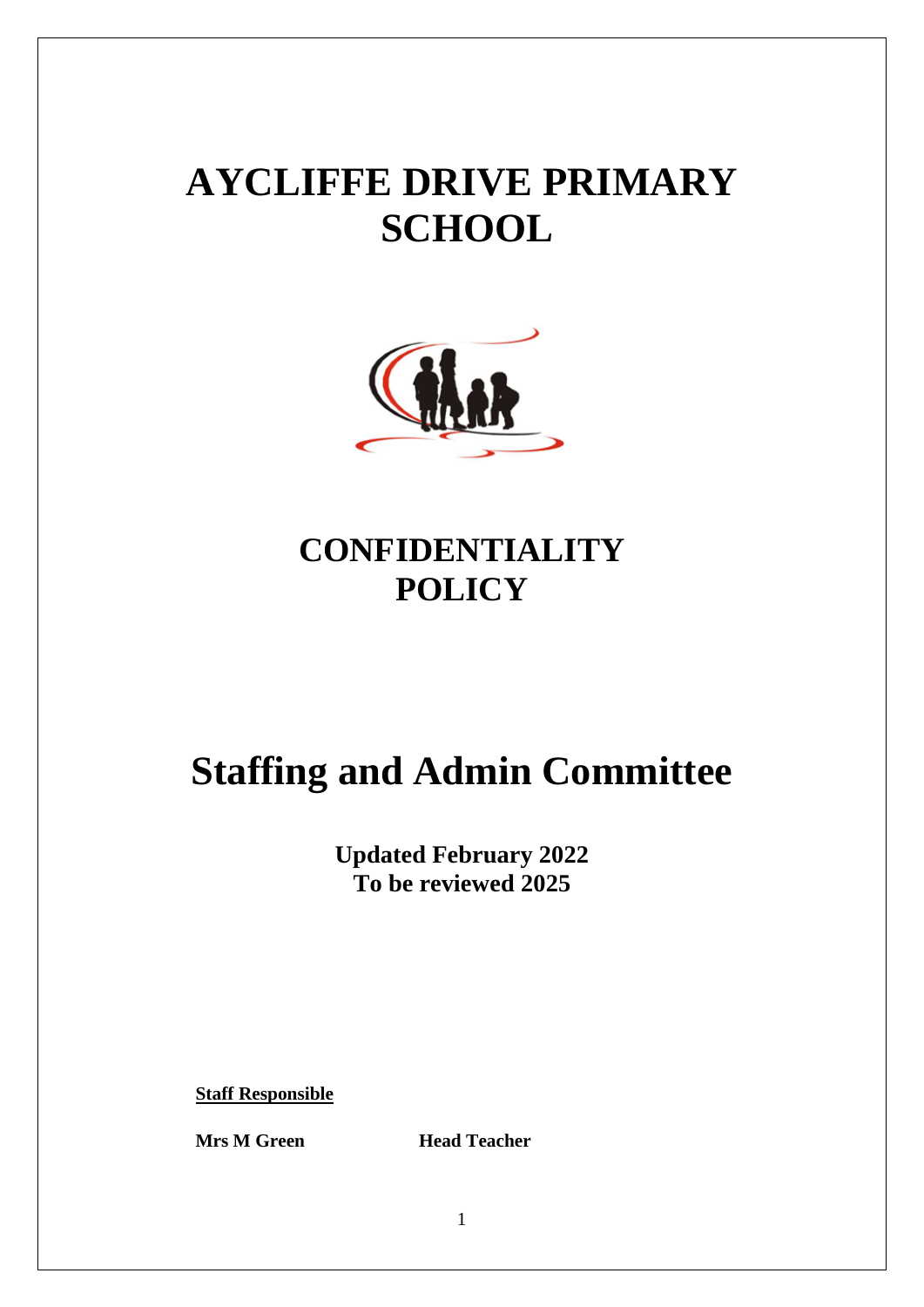#### **Aim**

To protect the child at all times and to give all staff involved clear, unambiguous guidance as to their legal and professional roles and to ensure good practice throughout the school which is understood by pupils', parents/carers and staff.

#### **Rationale**

- Aycliffe Drive School seeks to put the child at the heart of the learning process and to provide a safe and secure learning environment. It seeks to implement the underlying principles of the learning and safeguarding and to address the issues, which may arise about recognising the responsibility to use, hold and safeguard information received.
- The school is committed to developing creative and positive ways for the child's voice to be heard whilst recognising the responsibility to use, hold and safeguard information received
- The school is mindful that it is placed in a position of trust by all stakeholders and there is a general expectation that a professional approach will be used in all matters of confidentiality.
- The school has a duty of care and responsibility towards pupils, parents/carers and staff. It also needs to work with a range of outside agencies and share information on a professional basis. Striking an effective and professional balance between these two aims is crucial to the success of a confidentiality policy.

#### **Objectives**

- 1 To provide consistent messages in school about handling information about children once it has been received.
- 2 To foster an ethos of trust within the school.
- 3 To ensure that staff, volunteers, parents, pupils and visitors to the school are aware of the school's confidentiality policy and procedures.
- 4 To reassure pupils that their best interests will be maintained.
- 5 To encourage children to talk to their parents and carers.
- 6 To ensure that pupils and parents/carers know that school staff cannot offer unconditional confidentiality.
- 7 To ensure that if there are Child Protection issues then the correct procedure is followed.
- 8 To ensure that confidentiality is a whole school issue and that in lessons ground rules are set for the protection of all.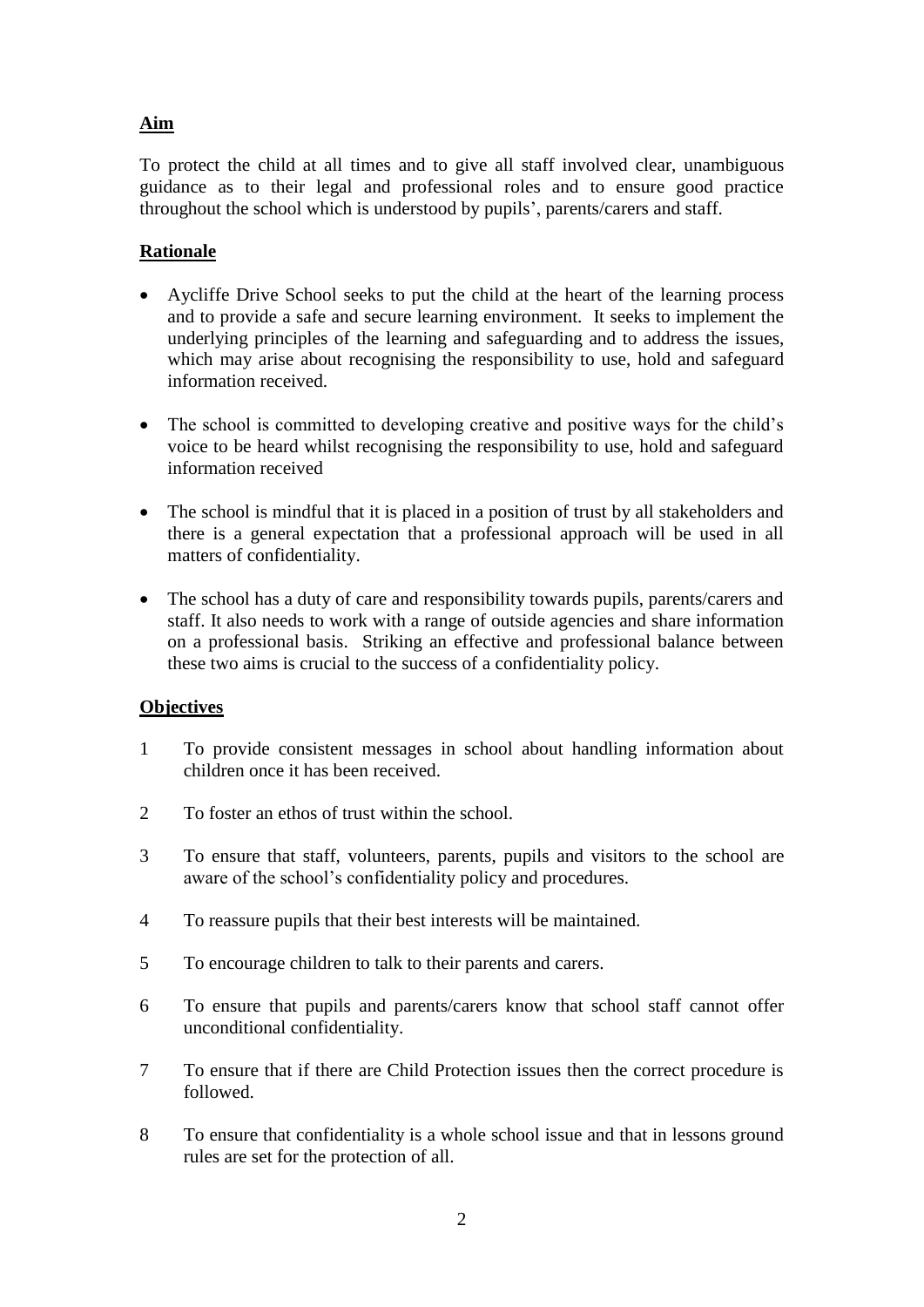- 9 To understand that health professionals are bound by a different code of conduct.
- 10 To ensure that parents have a right of access to any records school may hold on their child but not to any other child that they do not have parental responsibility for.

#### **Guidelines**

- 1 All information about individual children is private and is only to be shared with those staff who have a need to know.
- 2 All personal information about a child is held in a safe and secure place which cannot be accessed by individuals other than school staff.
- 3 The school continues to actively promote a positive ethos and respect for the individual:
	- a) The Designated Senior Person receives regular training. The Headteacher has ultimate responsibility for Child Protection. Any concerns must be immediately discussed with the Head.
		- There are four deputy DSP in the school
	- b) There is clear guidance for procedures for the handling of Child Protection incidents. All staff have regular training on child protection issues.
	- c) There is clear guidance for procedures if a member of staff is accused of inappropriate conduct.
	- d) Staff are aware that effective sex and relationship education which brings an understanding of what is and is not acceptable in a relationship, can lead to disclosure of a child protection issue.
	- e) Staff are aware of the need to handle all issues about different types of families in a sensitive manner.
	- f) Any intolerance about gender, faith, race, culture, age or sexuality is unacceptable and should follow the schools discipline policy.
- 4 Parents/carers and children need to be aware that the school cannot guarantee total confidentiality and the school has a duty to report Child Protection issues.
- 5 Parents/carers and children should feel reassured that in only exceptional circumstances confidentiality will be broken.
- 6 The school prides itself on good communication with parents and carers and staff are always available to talk to both children and parents/carers about issues that are causing concern. The school encourages children to talk to